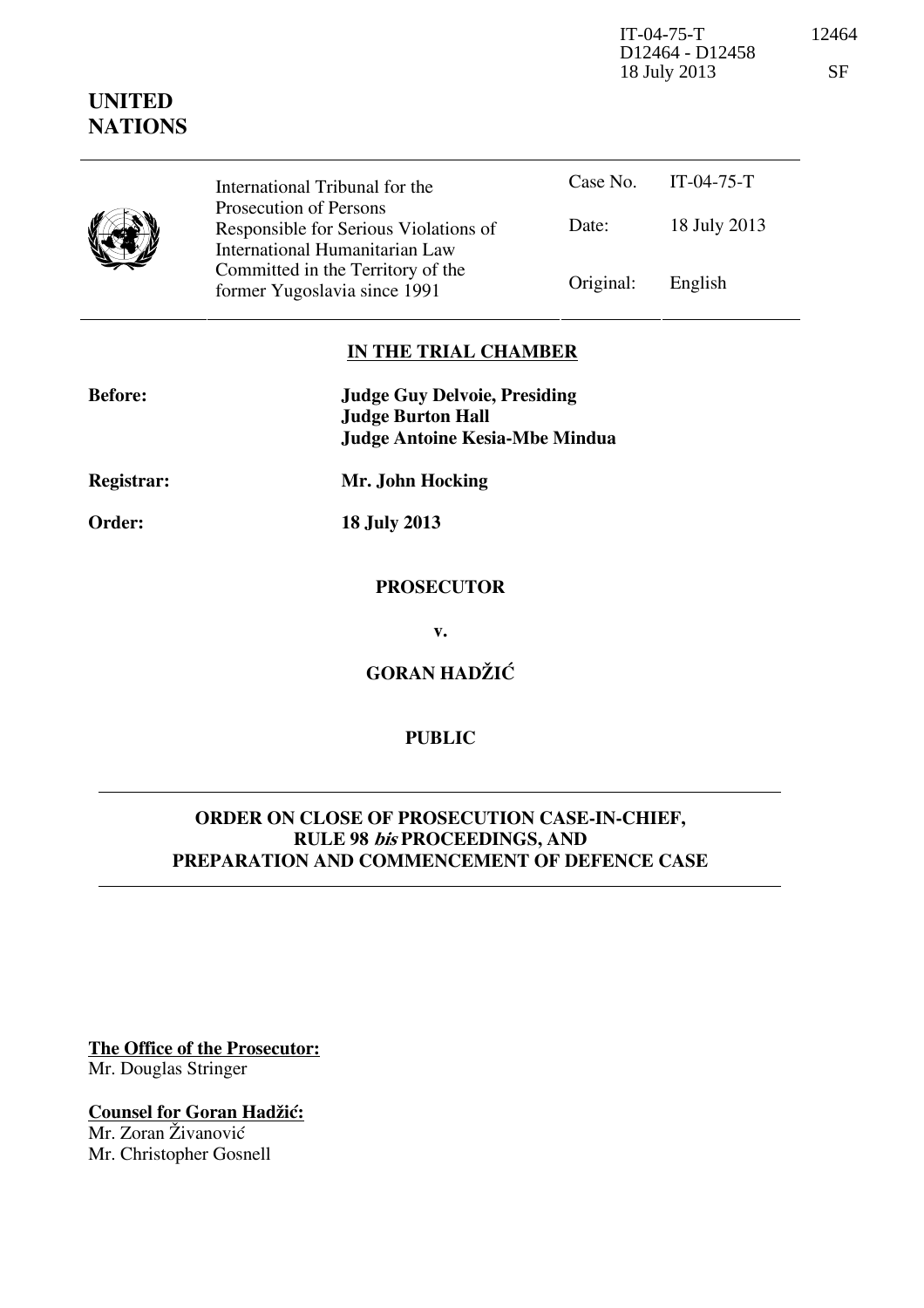1. **THIS TRIAL CHAMBER** of the International Tribunal for the Prosecution of Persons Responsible for Serious Violations of International Humanitarian Law Committed in the Territory of the former Yugoslavia since 1991 ("Tribunal") hereby issues *ex proprio motu* this order to regulate the next phase of the proceedings in the above-captioned matter between the close of the Prosecution case-in-chief and the commencement of the Defence case.

## **A. Background**

2. At the outset, the Trial Chamber emphasises that it is not yet known whether there will be Rule 98 *bis* proceedings or a Defence case. The Chamber nevertheless is of the view that it is in the interests of a fair, expeditious, and efficient trial to make arrangements for these procedures, in the event that they arise.

3. On 8 July 2013, the Trial Chamber communicated to the parties its plans for the next stages of the trial, including the close of the Prosecution case-in-chief, any Rule 98 *bis* proceedings, and the preparation and commencement of any Defence case.<sup>1</sup>

4. On 11 July 2013, a representative of the Trial Chamber met with the parties in a Rule 65 *ter* conference to discuss the next stages of the trial, in particular to give the parties an opportunity to provide their submissions on the Chamber's plans that had been communicated on 8 July 2013. The Trial Chamber has taken the parties submissions into account when making its order below.

#### **B. Close of Prosecution case-in-chief**

5. The Prosecution has informed the Chamber and the Defence that it estimates that it will be calling its last witnesses by mid-September 2013, subject to an outstanding issue in relation to the attendance of one witness (GH-002). The Chamber considers that the Prosecution's case-in-chief shall be deemed closed after (a) the evidence of its last witness has been completed or it has used all of the time allotted to lead its case-in-chief<sup>2</sup> or (b) the Chamber has issued its decision on the last evidence-related motion—whichever is later.

6. At the Rule 65 *ter* conference, the Prosecution sought the guidance of the Trial Chamber in relation to the timing of its forthcoming bar table motion. The Chamber will order the Prosecution

 <sup>1</sup> Email from Chamber to parties, 8 July 2013.

 $2^2$  The Chamber notes that the Prosecution has a global time limit in which to lead its evidence and that the exhaustion of this time could signal the close of the Prosecution case-in-chief. *See* Decision on the Application of Rule 73 *bis,* 15 October 2012, paras 3, 5(a); Decision on Prosecution Motion for Additional Time for Completion of its Case-in-Chief, 24 April 2013.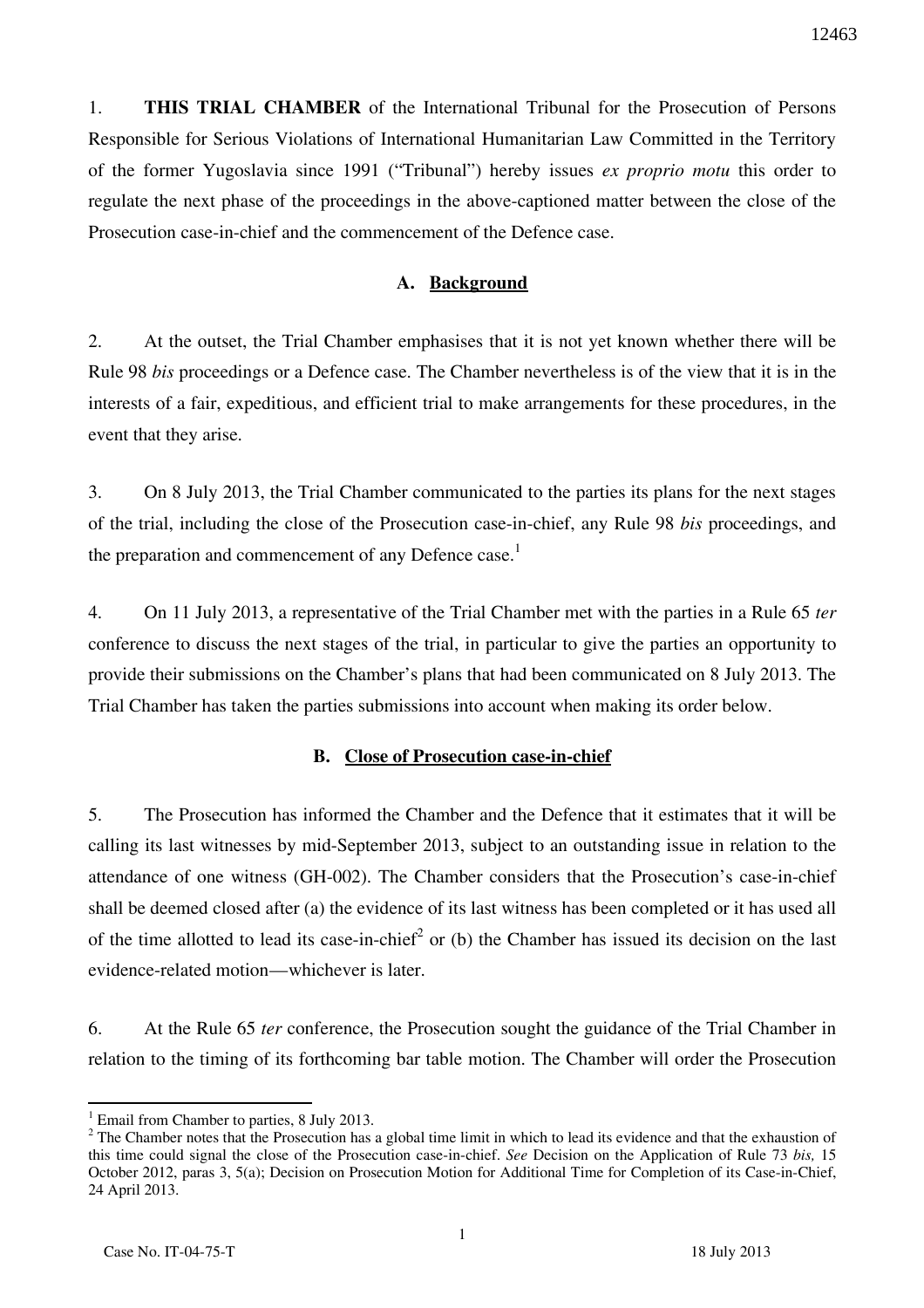to file any bar table motion by no later than 30 September 2013. Parties are reminded that such a motion has evolved as a tool of judicial economy and is not a "Trojan horse" by which evidence not otherwise admissible may be placed on the record.<sup>3</sup> Moreover, when submitting the bar table motion, the Microsoft Excel Spreadsheet format should be used with the following information included and contained in separate columns: (a) description of documents, (b) authenticity of documents, (c) relevance and probative value of documents, and (d) reference to the paragraphs in the Indictment *and the Pre-Trial Brief* to which the documents are said to be relevant.<sup>4</sup>

## **C. Rule 98 bis proceedings**

7. Rule 98 *bis* of the Rules of Procedure and Evidence ("Rules")—entitled "Judgement of Acquittal"—provides that "[a]t the close of the Prosecutor's case, the Trial Chamber shall, by oral decision and after hearing the oral submissions of the parties, enter a judgement of acquittal on any count if there is no evidence capable of supporting a conviction."

8. The Defence should, in the closing weeks of the Prosecution case, endeavour to notify the Prosecution and the Chamber of its intention to lodge a Rule 98 *bis* motion. The Chamber will set out below the time table for the hearing of any such motion. In the event that such a motion is lodged, the Chamber expects the Defence to present specific challenges and to provide specific arguments as to the basis for these challenges. In turn, the Prosecution is expected to respond in a detailed and precise manner by reference to specific documents or witness testimony. No written submissions will be accepted by the Chamber.

# **D. Preparation and commencement of Defence case**

9. The Chamber recalls that Articles 20 and 21 of the Statute of the Tribunal ("Statute") require the Chamber to ensure the fair and expeditious conduct of the proceedings and to provide adequate time and facilities for the preparation of an accused's defence. The Chamber notes that

it is the obligation of the [a]ccused to have been planning for and preparing the presentation of their evidence based upon all the charges in the Indictment, and not simply upon the ones that may survive the Chamber's decision upon the Rule 98 *bis* motions. Such preparation necessitates that the majority of the work will have already taken place prior to the rendering of the Rule 98 *bis* decisions, and indeed dating back to the pre-trial phase of the proceedings.<sup>5</sup>

 $\overline{a}$ <sup>3</sup> Order on Guidelines for Procedure for Conduct of Trial, 4 October 2012, Annex, para. 9.

<sup>&</sup>lt;sup>4</sup> Order on Guidelines for Procedure for Conduct of Trial, 4 October 2012, Annex, para. 8.

<sup>5</sup> *Prosecutor v. Milutinović et al*., Case No. IT-05-87-T, Order on Close of Prosecution Case-in-Chief, Rule 98 *bis* Proceedings, and Defence Rule 65 *ter* Filings, 5 March 2007, para. 4, *cited in Prosecutor v. Prlić et al*., Case No. IT-04- 74-T, Decision on Motion for Extension of Time for the Commencement of the Defence Case and Adopting a New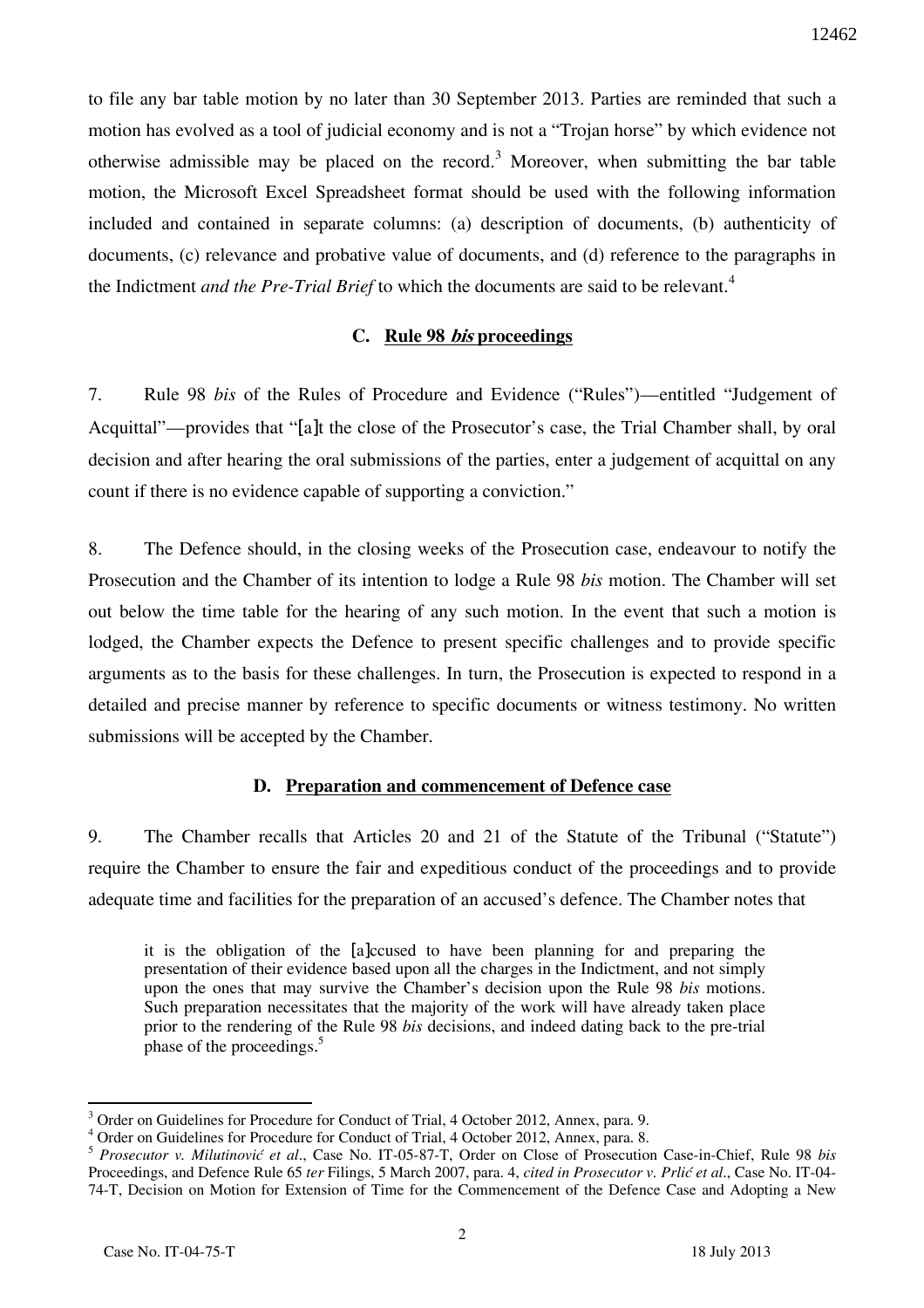The Defence therefore has had the responsibility of preparing any Defence case throughout the trial proceedings.

10. The Chamber communicated to the parties its preliminary view that two months would be sufficient time for the Defence to prepare any Defence case. The Defence, however, has stated that it requires at least four months. The Chamber—in an abundance of caution, due to the particular circumstances affecting this trial, and due to the responsible and competent manner in which the Defence has generally thus far conducted the trial—is willing to accept the submission of the Defence on this point and will order that the Defence may have four months to continue preparations for its Defence case. The Chamber will expect the Defence to present thorough pre-Defence case filings and a highly-focused and efficient Defence case.

11. The Trial Chamber finds it appropriate to set the deadline for the Defence to comply with its various pre-Defence case responsibilities at six weeks prior to the commencement of its case.

## **E. Disposition**

12. Accordingly, the Trial Chamber, pursuant to Articles 20 and 21 of the Statute and Rules 54, 54 *bis*, 65 *ter*, 67, 69, 70, 75, 84, 85, 92 *bis*, 92 *ter*, 92 *quater*, 94, 94 *bis*, and 98 *bis* of the Rules, hereby **ORDERS** as follows:

#### 1. Close of Prosecution case-in-chief

- (a) The Prosecution case shall be deemed closed after (i) the evidence of its last witness has been completed or it has used all of the time allotted to lead its case-in-chief or (ii) the Chamber has issued its decision on the last evidence-related motion—whichever is later.
- (b) The Prosecution shall file any bar table motion by no later than 30 September 2013.

#### 2. Rule 98 *bis* proceedings

(c) In the event that the Defence chooses to present Rule 98 *bis* submissions, it shall do so seven days after the close of the Prosecution case-in-chief and shall have one regular sitting day to present its submissions.

 $\overline{a}$ 

Schedule, 28 January 2008, p. 6; *Prosecutor v. Karadžić*, Case No. IT-95-5/18-T, Scheduling Order on Close of the Prosecution Case, Rule 98 *bis* Submissions, and Start of the Defence Case, 26 April 2012, para. 9.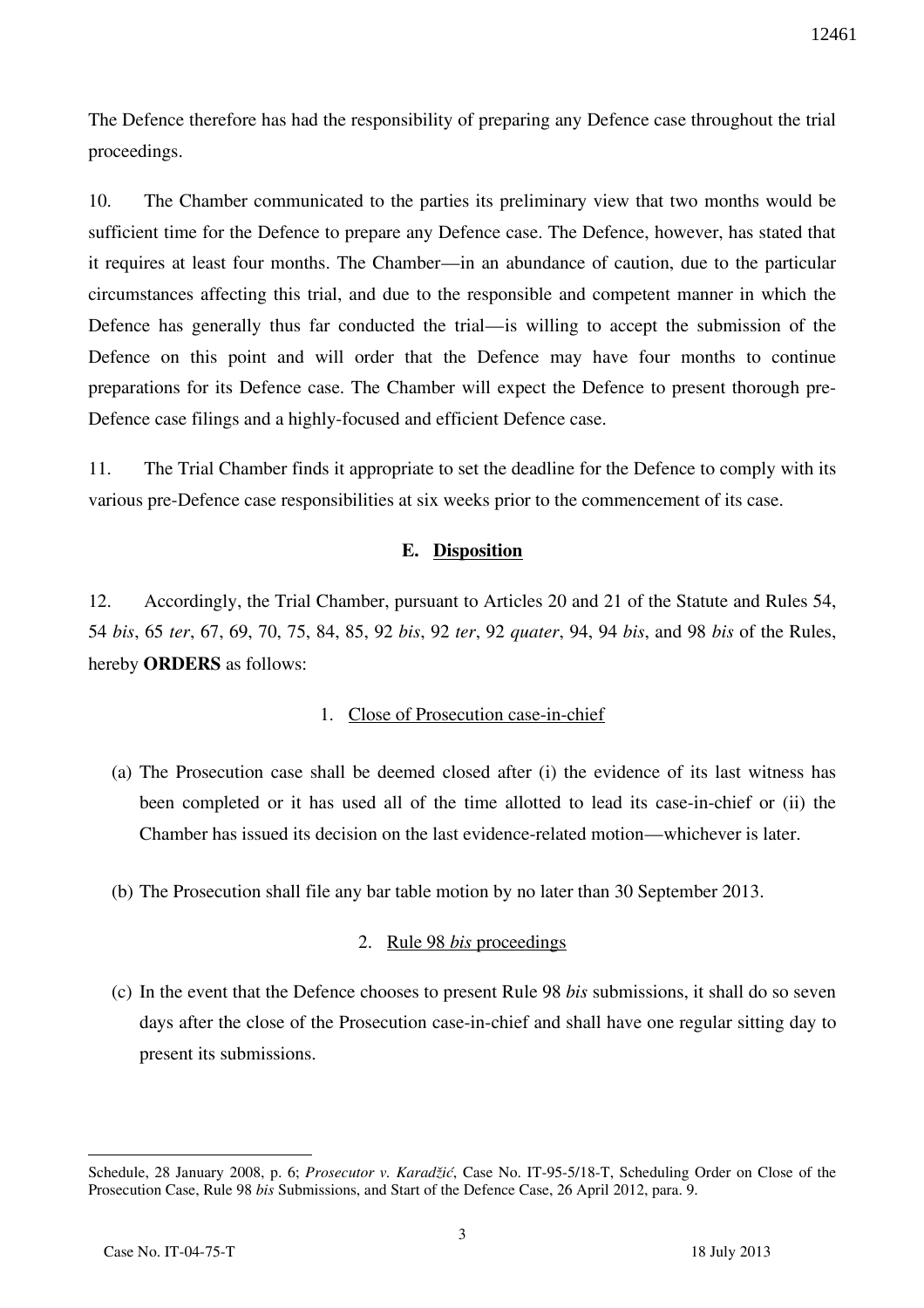(d) The Prosecution shall present its response to the Defence's Rule 98 *bis* submissions on the second day after the Defence submissions and shall have one regular sitting day in which to do so.

#### 3. Preparation and commencement of Defence case

- (e) The Defence case, if any, shall commence four months after (i) the close of the Prosecution's case-in-chief (if there are no Rule 98 *bis* proceedings) or (ii) the Trial Chamber's decision on the Defence's Rule 98 *bis* motion (in the event that such a motion is made and does not result in a full acquittal).
- (f) No later than six weeks prior to the commencement of the Defence case, the Defence shall complete the following tasks in connection with the presentation of its case:
	- (i) file a list of witnesses the Defence intends to call, which shall include the following:
		- i. the name or pseudonym of each witness, including the name of the accused himself, in the event that he decides to testify, pursuant to Rule 85(C);
		- ii. a summary of the facts upon which each witness will testify;
		- iii. the points in the Indictment as to which each witness will testify;
		- iv. the mode of testimony of each witness;
		- v. the estimated length of time required for each witness; and
		- vi. the total time estimated for presentation of the Defence case;
	- (ii) file any requests for protective measures, including trial-related protective measures, such as pseudonym, image distortion, voice distortion, or closed session testimony;
	- (iii) file any motion for judicial notice of adjudicated facts;
	- (iv) upload to and release in eCourt (to the Chamber, Prosecution, and Registry), pursuant to Rule  $67(A)(ii)$ :
		- i. copies of statements, if any, of all witnesses whom the Defence intends to call to testify at trial; and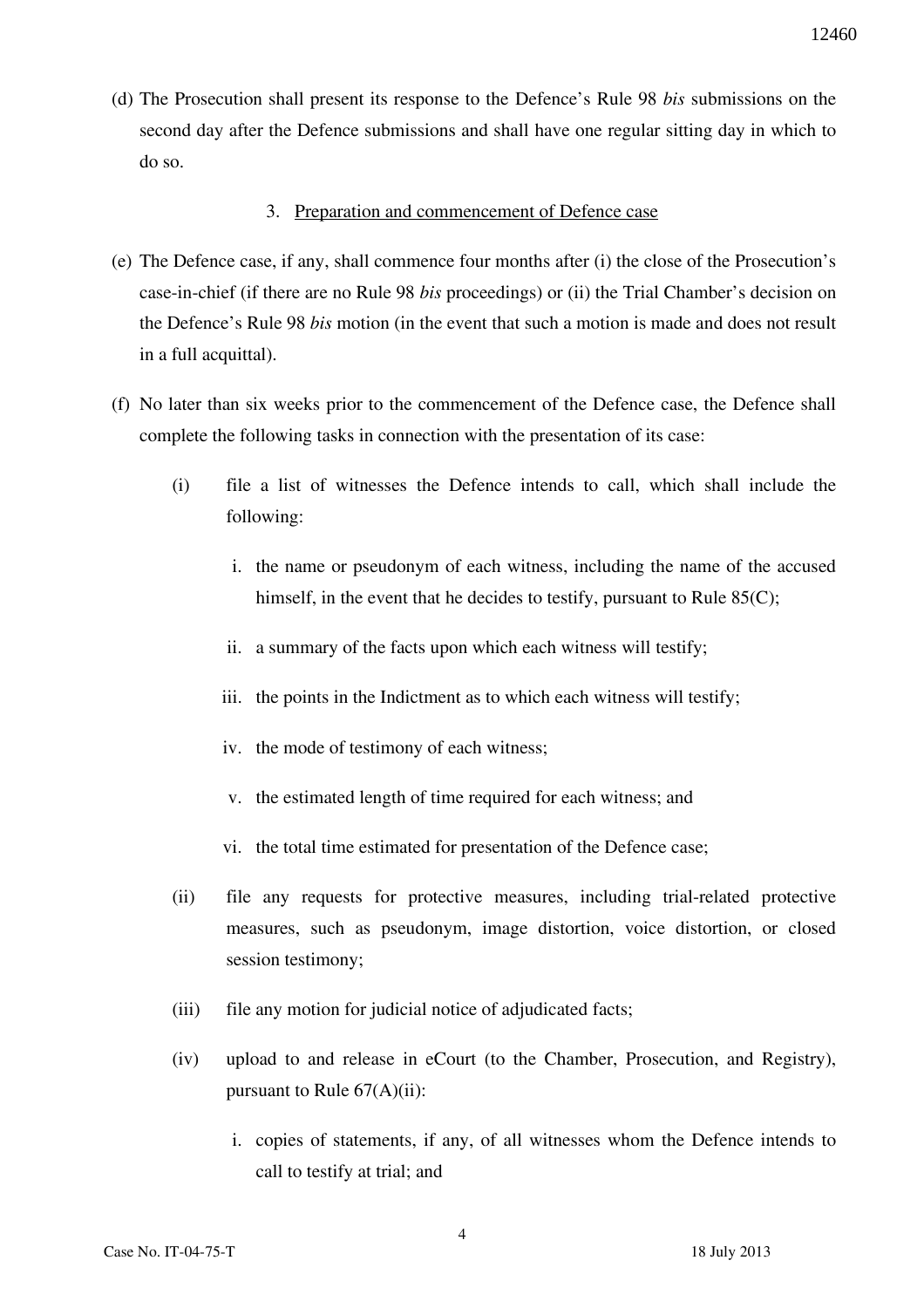- ii. copies of all written statements or transcripts taken in accordance with Rule 92 *bis* or Rule 92 *quater* that the Defence intends to present at trial;
- (v) file any omnibus Rule 92 *bis* or *quater* motions;
- (vi) file a list of exhibits the Defence intends to tender in its case and upload to and release in eCourt (to the Chamber, Prosecution, and Registry) copies of the  $exhibits$ <sup>6</sup>
- (vii) file a list of the expert witnesses the Defence intends to call and upload to and release in eCourt (to the Chamber, Prosecution, and Registry) the *curricula vitae* and reports (translated into English, where necessary) of the expert witnesses the Defence intends to call; and
- (viii) notify the Chamber, Prosecution, and Registry of any Rule 70 conditions or Rule 54 *bis* measures that apply to testimonial or documentary evidence;
- (g) The Defence shall file any motions for the admission of a Rule 92 *ter* statement at least six weeks prior to the witness taking the stand. Revisions to the Rule 92 *ter* statement, if any, may be submitted to the Chamber and the Prosecution after the witness's arrival in The Hague. Finalised statements shall be disclosed no later than 24 hours (one working day) prior to the witness taking the stand and should clearly mark the changes to the draft statement in a clear and comprehensive manner, for example, by use of the "track changes" function in Microsoft Word. The Defence is encouraged to finalise Rule 92 *ter* statements prior to a witness's arrival in The Hague.<sup>7</sup>
- (h) The Defence may make its opening statement at the commencement of its case and before the presentation of its evidence, pursuant to Rule 84. Immediately following the completion of its opening statement, the Defence shall call its first witness.
- (i) The Prosecution shall file its Rule 94 *bis* (B) notice in relation to the Defence's expert witnesses within 30 days of disclosure of the expert reports.

 $\overline{a}$ 

<sup>&</sup>lt;sup>6</sup> The Chamber takes this opportunity to remind the Defence that parties must upload to and release in eCourt the English translation of any Bosnian/Croatian/Serbian document at least one month prior to using it in court or tendering